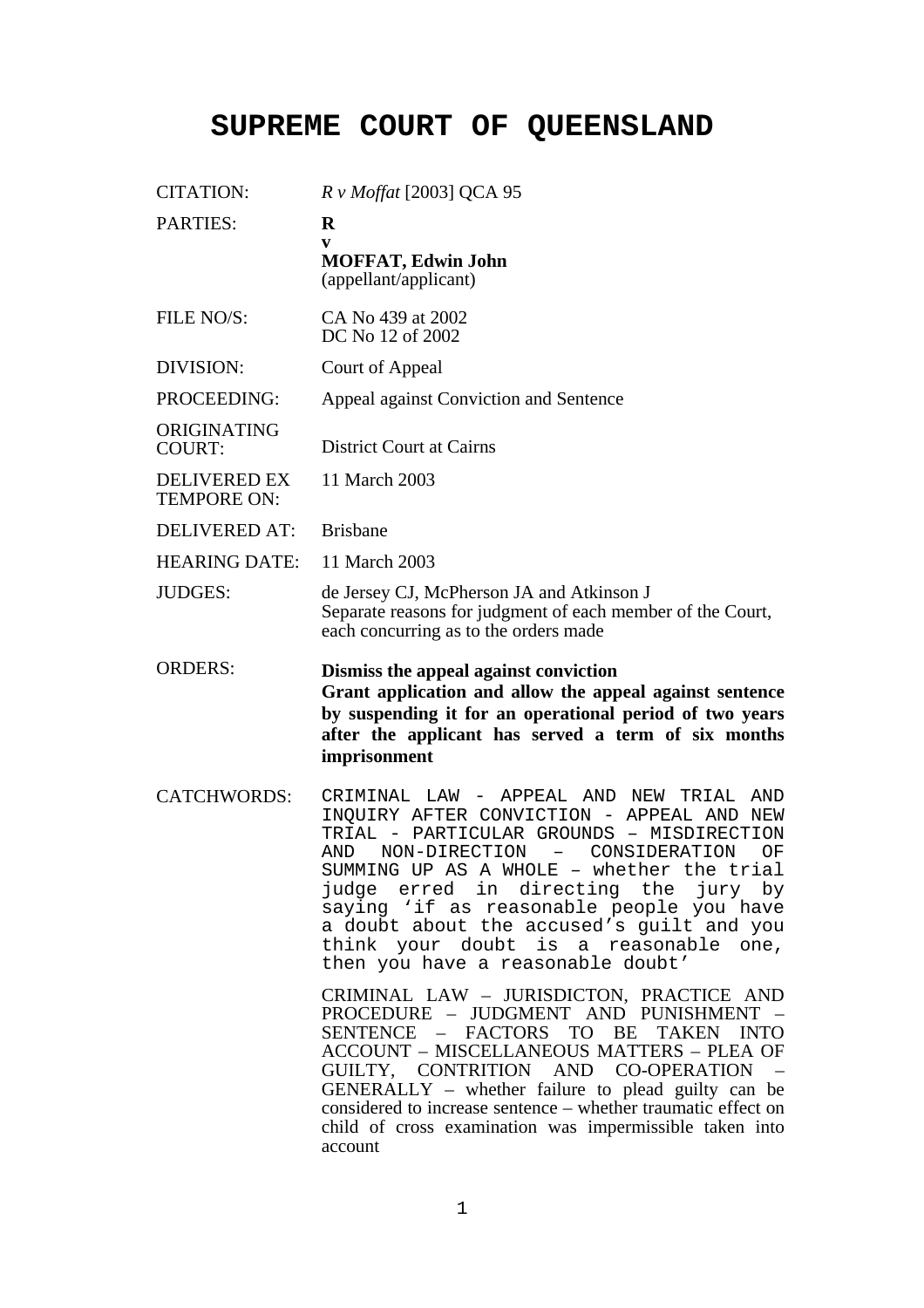|                    | Siganto v The Queen [1998] 194 CLR 646, applied<br>R v Phuc Minh Pham (CA 435 of 1995), considered<br>$R$ v Read (CA 178 of 1993), considered<br>$R \nu T$ (CA 33 of 1994), considered |
|--------------------|----------------------------------------------------------------------------------------------------------------------------------------------------------------------------------------|
| <b>COUNSEL:</b>    | M J Griffin SC appeared for the appellant/applicant<br>M J Copley appeared for the respondent                                                                                          |
| <b>SOLICITORS:</b> | Legal Aid Queensland appeared for the appellant/applicant<br>Director of Public Prosecutions (Queensland) appeared for<br>the respondent                                               |

THE CHIEF JUSTICE: I will invite Justice McPherson to deliver the first judgment.

McPHERSON JA: This is an appeal against conviction and sentence after a trial in the District Court arising out of a single count of indecent dealing with a girl aged 10 which took place on 6th January 2002.

The appellant was the groundsman at a caravan park at which the complainant and her sister used to go swimming at the swimming pool. A small fee was charged for this privilege but sometimes the appellant would give the girls an ice-cream or soft drink for helping him tidy up leaves and palm fronds, and at times he would let them swim free of charge.

In the afternoon of 6 January, the complainant went to the caravan park on two occasions. The first was around 1.00 p.m. She returned home, but later went out again, intending to see if a friend was coming for a sleep over at her place. The friend was not going to do so, so the complainant went late in the afternoon to see the appellant whom she was expecting to come over to visit her mother that evening. He invited the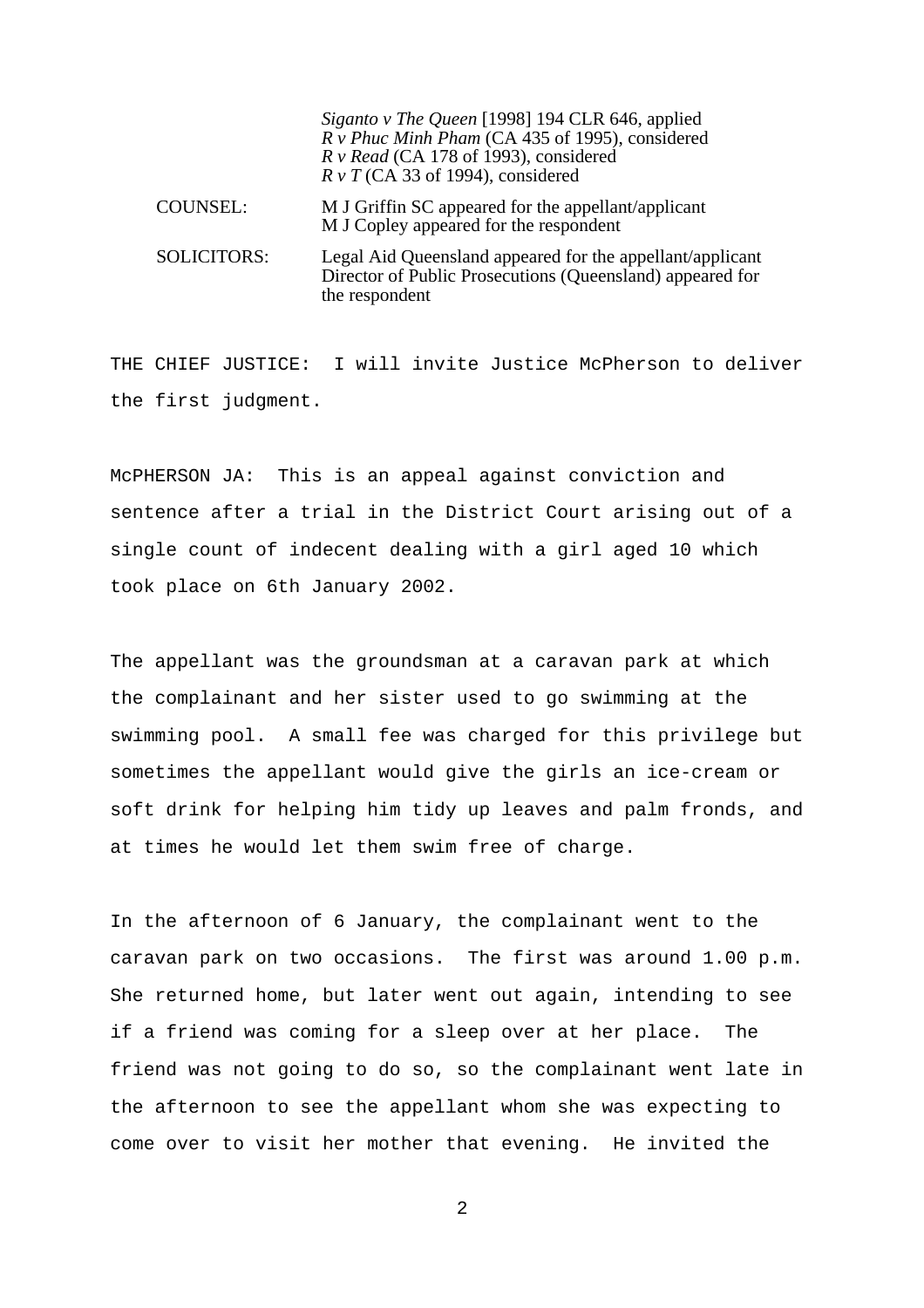complainant to come inside his caravan, which she declined until he offered her a drink. He told her to sit on his knee, which she refused. He suggested she sit down, and then pulled her by the waist and sat her on his knee. He rubbed her stomach and her upper thigh and then moved his hand up her leg and rubbed on top of her vagina.

She got up saying, "It was too hot". Where upon the appellant came up behind her and rubbed her with his hand between her legs on top of her vagina. At one stage he lifted up her skirt and pulled her pants out, but she stopped him and made some excuse about having to go.

He walked back to her house with her. On arriving there her mother was not yet home. She had gone to visit her boyfriend. The appellant gave the complainant's sister a bottle of coke and two chocolate bars which she was told to put in the fridge. The complainant told her sister that she hated the appellant and would tell her about it later. When the appellant left she told her sister that he had touched her. The two girls went on to the mother's boyfriend's place where the complainant told her what was happening. She was crying.

A taped interview with the complainant was made by police on 8th January 2002 and also with the complainant's sister. The appellant was interviewed on 10 January. He did not give evidence at the trial, but all three of these taped interviews, including his own were admitted at the trial. The complainant's mother gave evidence at the trial.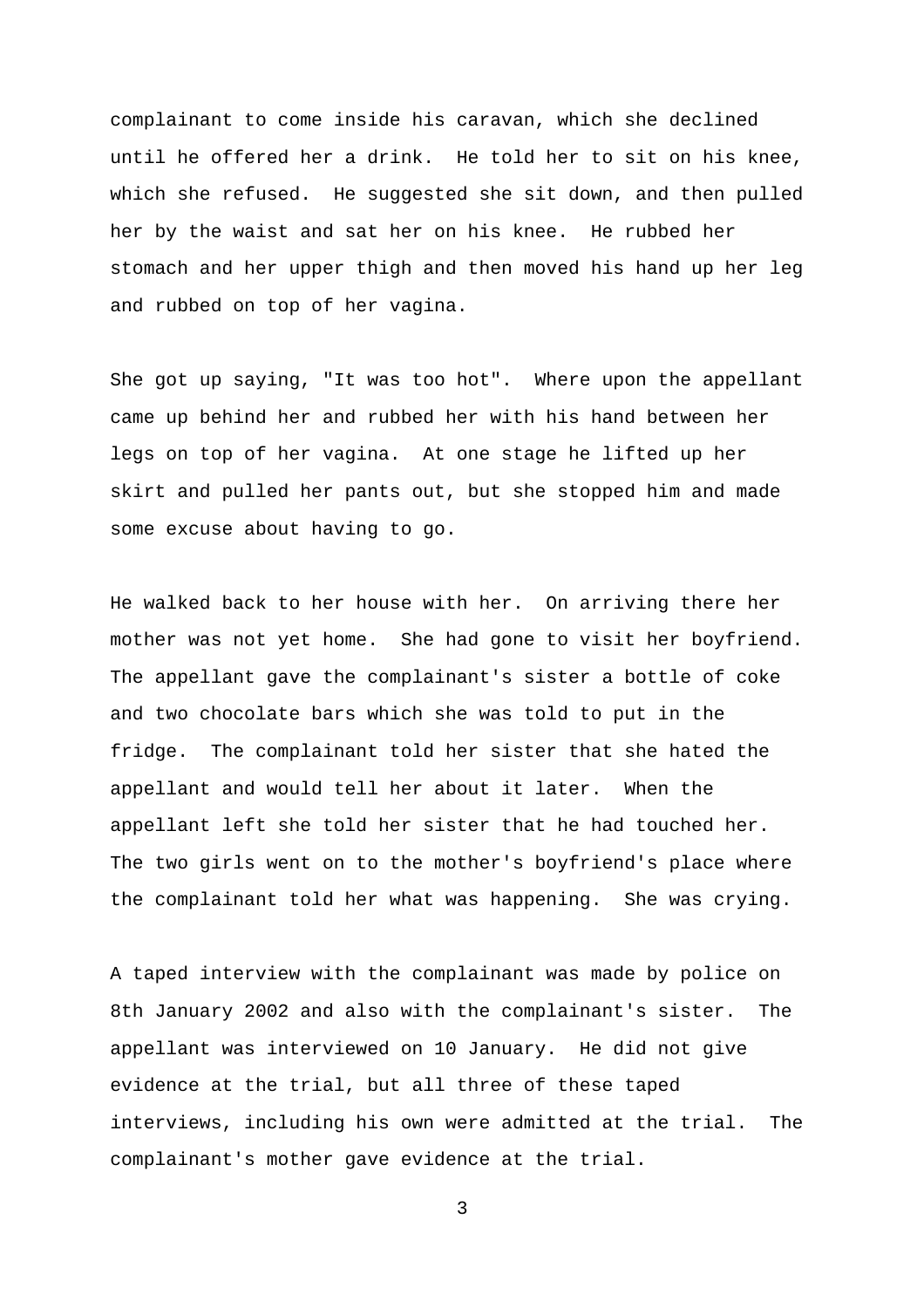The appellant in his interview agreed that the complainant had come back to the caravan at about 5.30 p.m. She did not look her usual happy self, he said, so he tickled her to cheer her up. That was on a bunk bed in the caravan. The complainant had never been inside the caravan before. He said, he had not invited her in, but she had gone in for a drink. He had tickled her around the stomach and the arms, just, "Normal tickling" for about five to 10, or perhaps 15 minutes. He agreed that she was sitting on his knee while this was taking place. He had definitely not touched the inside of her leg, apart from perhaps brushing when he tickled her. He had not touched or patted her vagina, and this, it had happened accidentally while he was tickling her.

There were some small, but significant differences between the accounts given by the complainant and the appellant. There was no corroboration of the complainant's account that the appellant had touched or rubbed her vagina. Her creditability was, however, supported by the complaints she made to her sister and her mother at the first opportunity. Her mother was not at first told, or did not realise that the complainant had been touched on the vagina. That may have been because the complainant had indicated where she had been touched by pointing to her left upper thigh which the mother thought was, "Private enough".

Given this evidence it was well within the province of the jury to find that the appellant had touched the complainant on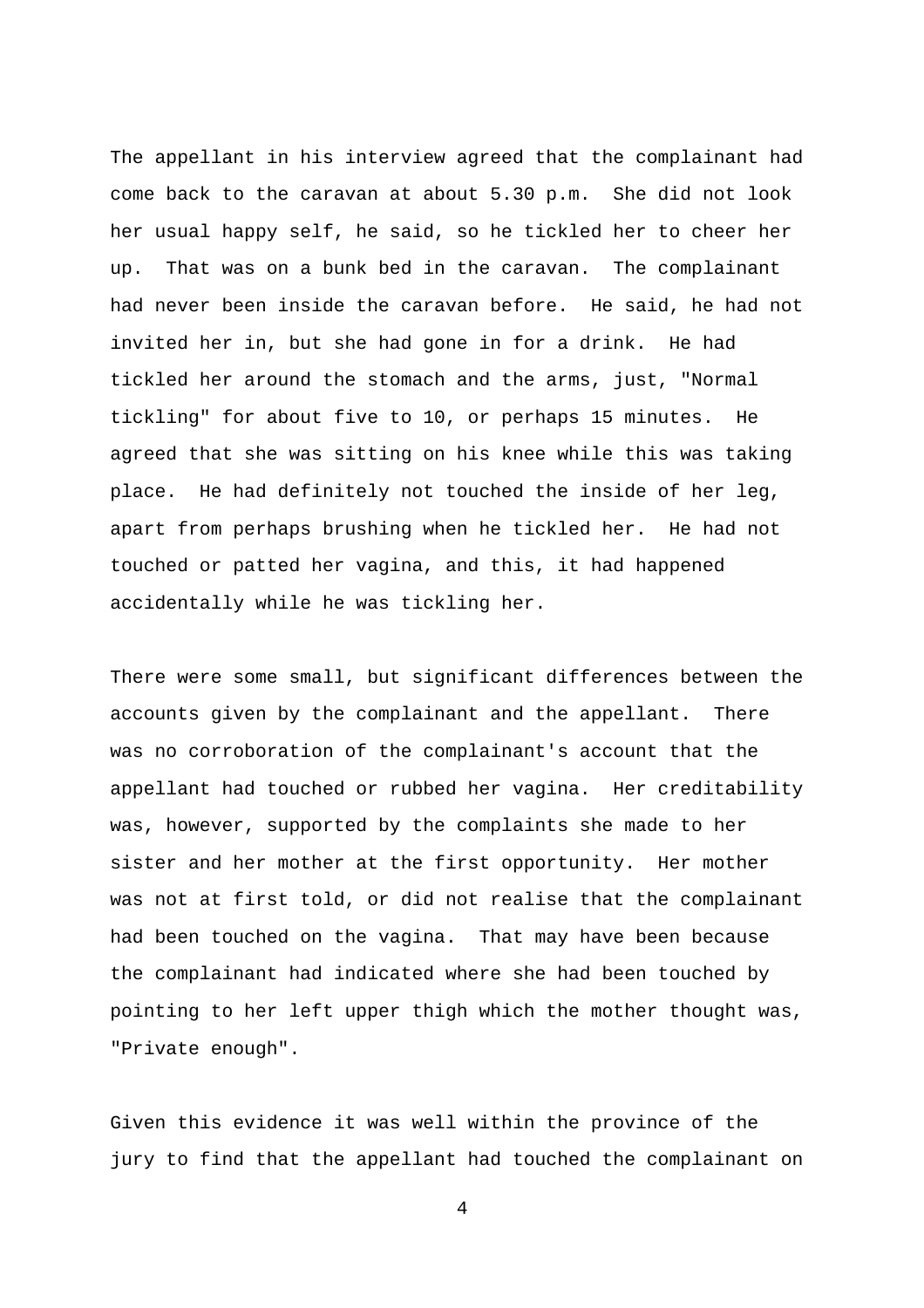the vagina. Indeed there was a sense in which the appellant's version of what had happened went far to supporting the complainant's account. He admitted letting her into the caravan for a drink. She had remained there for some time, and he had tickled her. There were differences about whether she had been invited in, whether he had sat her on his knee, and whether he had touched or patted her on the vagina, or had done so on two occasions. One of which according to her account could not have been accidental. The learned trial Judge was in my opinion justified in describing the accounts given by the complainant and the appellant as, "competing versions". He made it clear that the prosecution had to prove each factual element of the charge beyond doubt. "You have", he said to the jury, "got to be satisfied beyond reasonable doubt that he touched her, not just momentarily, or inadvertently, but he touched her over a significant period of time. Whether it was seconds or minutes does not matter, but certainly beyond the momentary, inadvertent touching."

In my view there can be no legitimate complaint about the way in which the issue was put to the jury. And I notice there was no request for a redirection in relation to it. Nor do I consider that the Judge's direction with respect to reasonable doubt is open to challenge in this case. What he said was, "I'm sure you have heard that term before. The phrase beyond reasonable doubt, is not a term of art. It is not a special legal definition. You are expected to approach your task as jurors as reasonable people of common sense. Therefore, if as reasonable people you have a doubt about the accused's guilt,

 $\sim$  5  $\sim$  5  $\sim$  5  $\sim$  5  $\sim$  5  $\sim$  5  $\sim$  5  $\sim$  5  $\sim$  5  $\sim$  5  $\sim$  5  $\sim$  5  $\sim$  5  $\sim$  5  $\sim$  5  $\sim$  5  $\sim$  5  $\sim$  5  $\sim$  5  $\sim$  5  $\sim$  5  $\sim$  5  $\sim$  5  $\sim$  5  $\sim$  5  $\sim$  5  $\sim$  5  $\sim$  5  $\sim$  5  $\sim$  5  $\sim$  5  $\sim$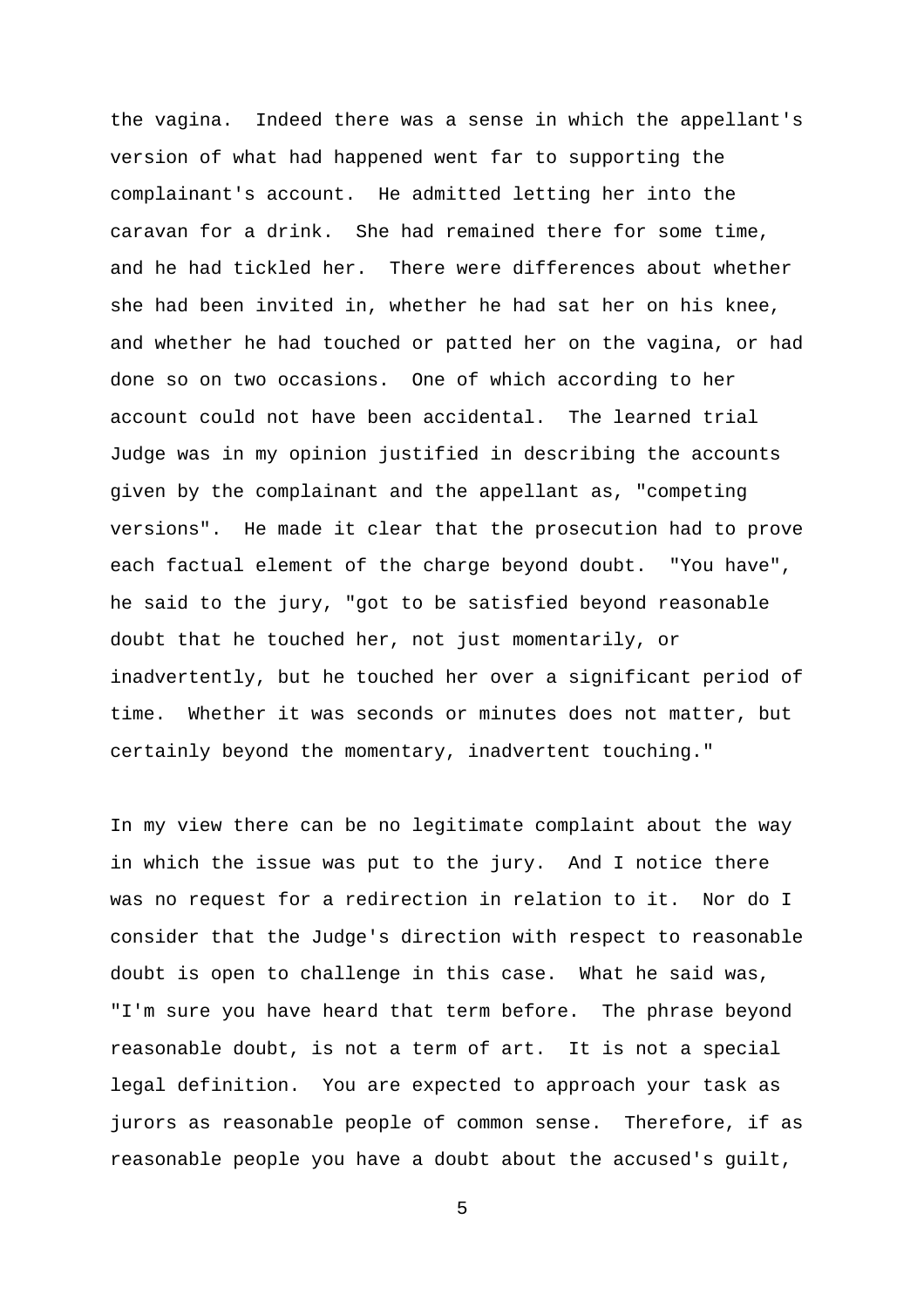and you think your doubt is a reasonable one then you have a reasonable doubt."

It was argued on appeal that the inclusion of the portions of that direction which italicised in the appellant's written outline are fatal to its integrity. It is unwise for Judges to embroider the conventional direction within embellishments of their own. But no proper complaint can be, or indeed at this trial was made about the direction in this instance. No re-direction was sought in relation to it. The jury were, in fact, bound to approach their task as reasonable people of common sense. They were, in other words, not to indulge in fanciful doubts as reasonable people of common sense would not entertain. Approaching the matter in that way it was correct to say that if they thought their doubt was a reasonable one then they had a reasonable doubt and they were bound to give effect to it. I do not consider that the direction given at this trial transgressed by suggesting a different or less exacting standard of satisfaction or persuasion than the law requires. Thomas v The Queen [1960] 102 CLR 584 596 was relied upon but it involved a direction of a quite different kind. To suggest that the use of the word "think" in this context which is no more than the equivalent of consider invited the jury to apply "subjective emotional considerations and sensations" is in my opinion simply not tenable. The direction here exhibits none of the frailties which were detected by the High Court in Green v The Queen [1971] 126 CLR 28. I would dismiss the appeal against conviction.

 $\sim$  6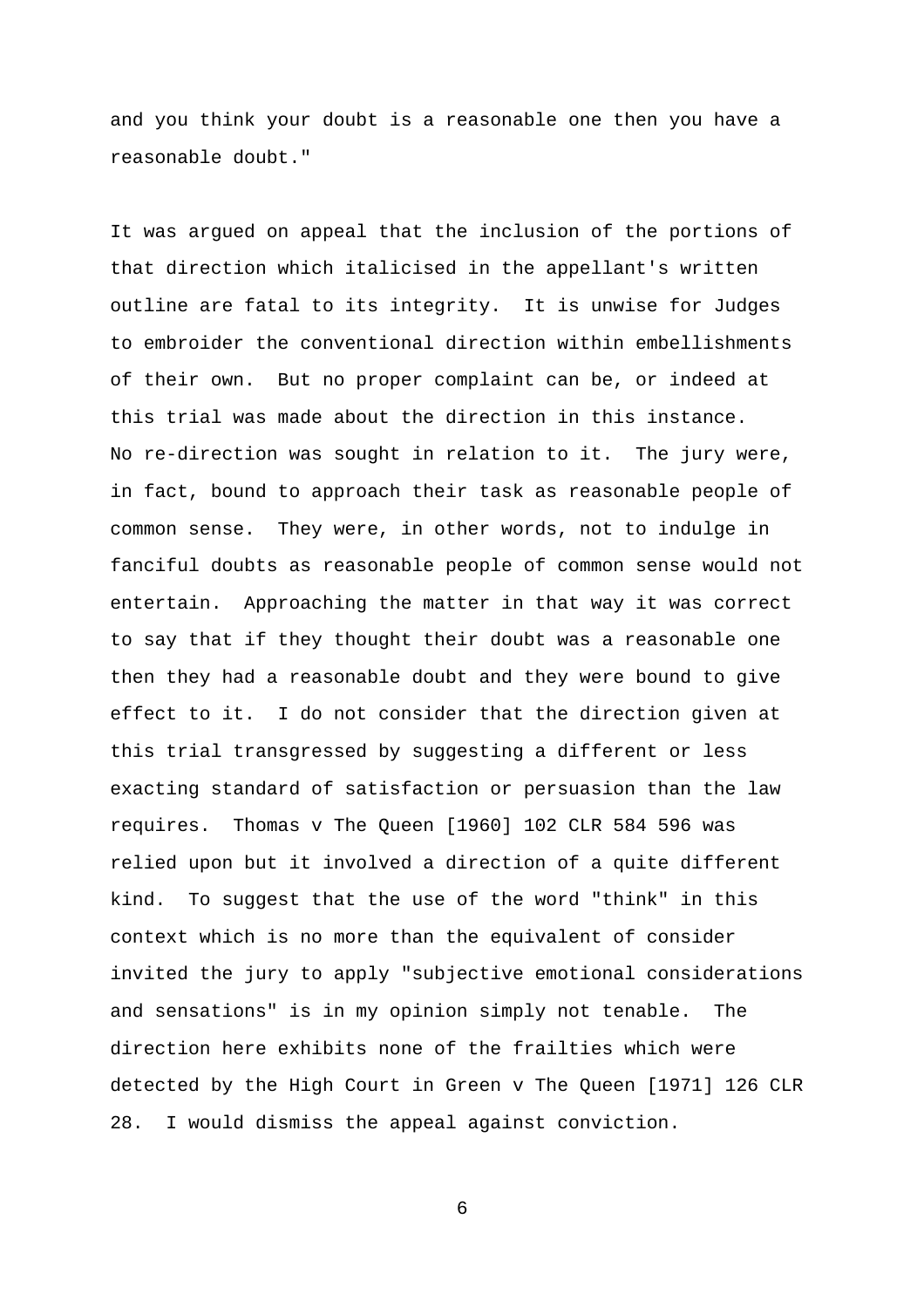Turning to sentence, the penalty imposed was imprisonment for 12 months. The appellant was aged 53 years old at the time of the offence and 54 at sentencing. There is no reason to suspect he will offend again. He has no previous convictions of any kind and had a good work record having worked at the caravan park for the preceding 12 or 13 years. It is true that the complainant trusted the appellant because of the friendship which had grown up between her family and him which is probably why she accepted his invitation to enter the caravan. She was obviously shocked and upset by what he did to her although there is no direct or specific indication of any other significantly adverse consequence as a result of his action. The Crown accepts that the evidence is that the appellant touched or patted her on the vagina only outside her clothing. If he was attempting to do more than that when he pulled down her shorts he did not persevere with the attempt nor did he try to detain her when she left to go home. The Judge recorded his impression that the offence was committed impulsively rather than planned in any way and noticed that the appellant had drunk some eight or nine beers before the incident.

## In the course of sentencing his Honour said, I quote:

"There is, in addition, of course, the added and the significant emotional trauma to the child. In this case the child submitted to what for her at least would have been lengthy cross-examination at a committal hearing and lengthy cross-examination during the course of the trial. This is not intended as any criticism of the prisoner's solicitor who appeared at the committal nor Mr Murray who appeared at this trial. The approach to crossexamination was as considered as the circumstances allowed but it was certainly obvious during the trial that it was a very emotional, traumatic experience for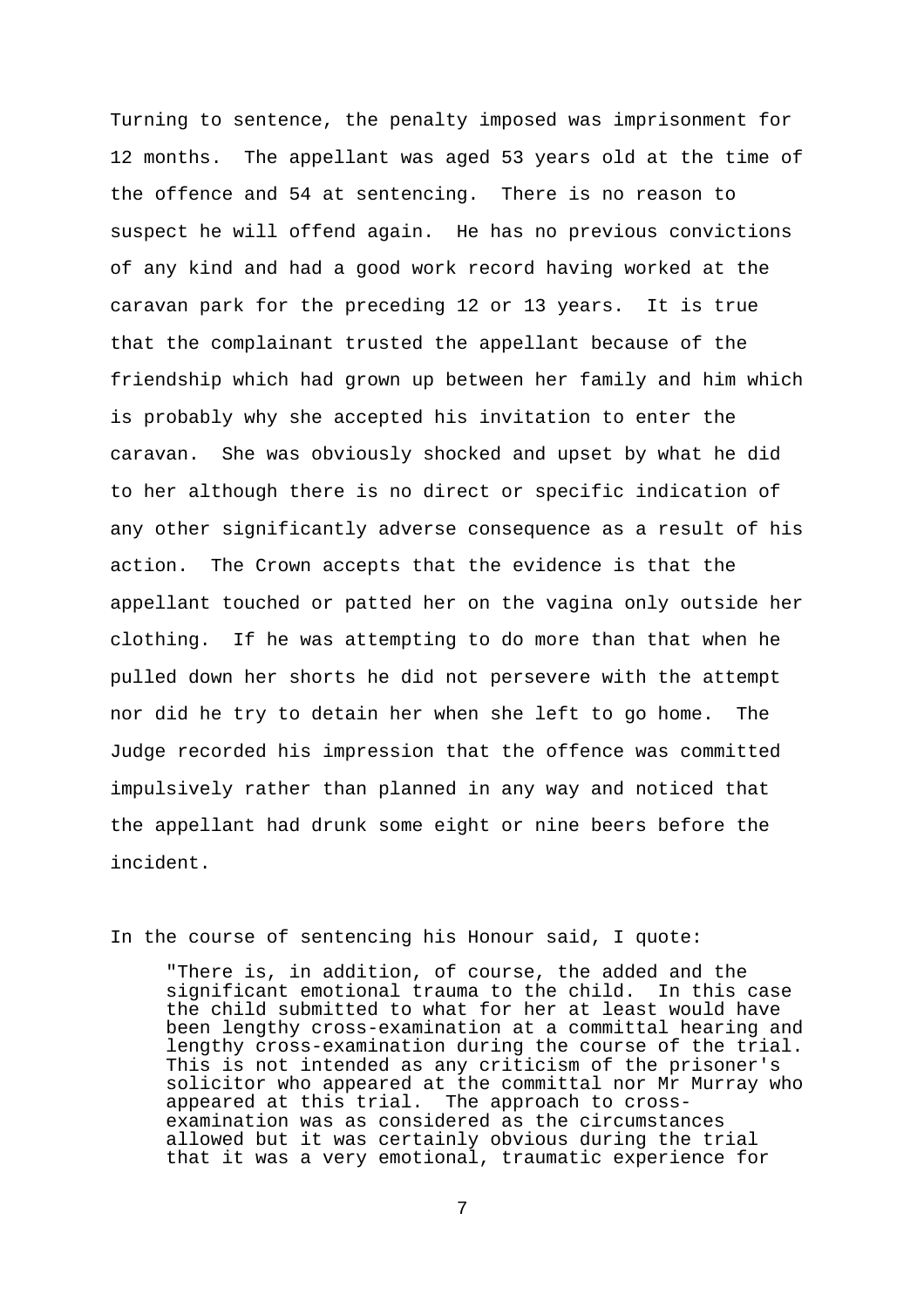the child. This only served to prolong the emotional trauma that the child no doubt suffered by the act of indecency itself."

It is well settled that it is proper for a sentencing Judge in a particular case to remark on the absence of circumstances which attract leniency. Siganto v The Queen [1998] 194 CLR 646 664. In the same case their Honours adopted a statement by the Victorian Court of Criminal Appeal in The Queen v Gray [1977] Victorian Reports 225 231 that:

"It is impermissible to increase what is a proper offence for the offence committed in order to mark the Court's disapproval of the accused having put the issues to proof or having presented a time wasting or even scurrilous defence."

The difference between not imposing a lower sentence because of remorse manifested by a plea of guilty and not imposing a higher one because the accused pleaded not guilty might as their Honours acknowledged in Siganto appeared to be a matter of semantics but the distinction can, as they went on to add, be important. See Siganto v The Queen [1998] 194 CLR 656 at 667.

In allowing the appeal and remitting the case for resentencing the High Court in Siganto said it was incorrect to regard distress occasioned by a complainant by having to give evidence as an aggravating circumstance for sentencing purposes. See Siganto at 667. In the present case his Honour in sentencing began by saying that a plea of guilty is recognised as an expression of genuine remorse to which weight might be given by a practical reduction of the sentence from what it might otherwise have been but that in the case before

8 and 2012 and 30 and 30 and 30 and 30 and 30 and 30 and 30 and 30 and 30 and 30 and 30 and 30 and 30 and 30 a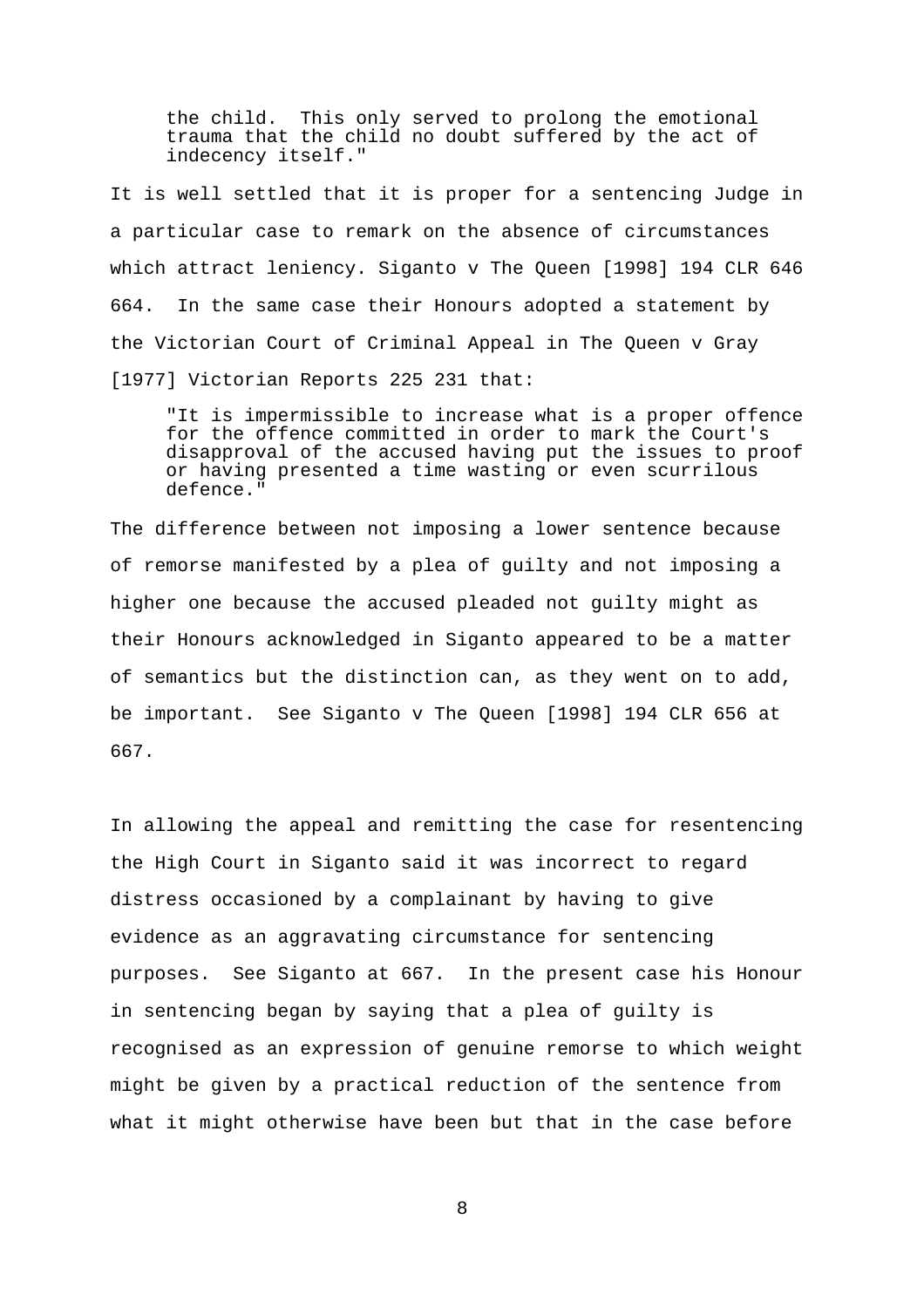him there had been no expression of remorse to which such consideration might have been given.

No one could cavil at that statement but the learned Judge then went on to express himself in the extract from his sentencing remarks that has already been set out.

Although as the High Court said in Siganto it is often difficult to distinguish between the two alternatives, one legitimate and the other illegitimate that are open to a sentencing Judge it seems to me that in this case that this is a case in which his Honour may have impermissibly taken into account the traumatic effect on the child of the crossexamination both at committal and at the trial as a factor affirmatively supporting a heavier sentence in the appellant's case.

To the appellant listening to those remarks it would certainly have appeared that that was taking place. The Judge proceeded to add that he might have been able to consider a different form of sentence, "Had there been a plea of guilty as I have no doubt the prisoner was advised". It is not clear on what information, if any, his Honour based this conclusion or whether, in fact, it is true that the appellant was so advised. The case therefore presents as one in which it is appropriate that this Court should determine for itself whether the sentence may be excessive.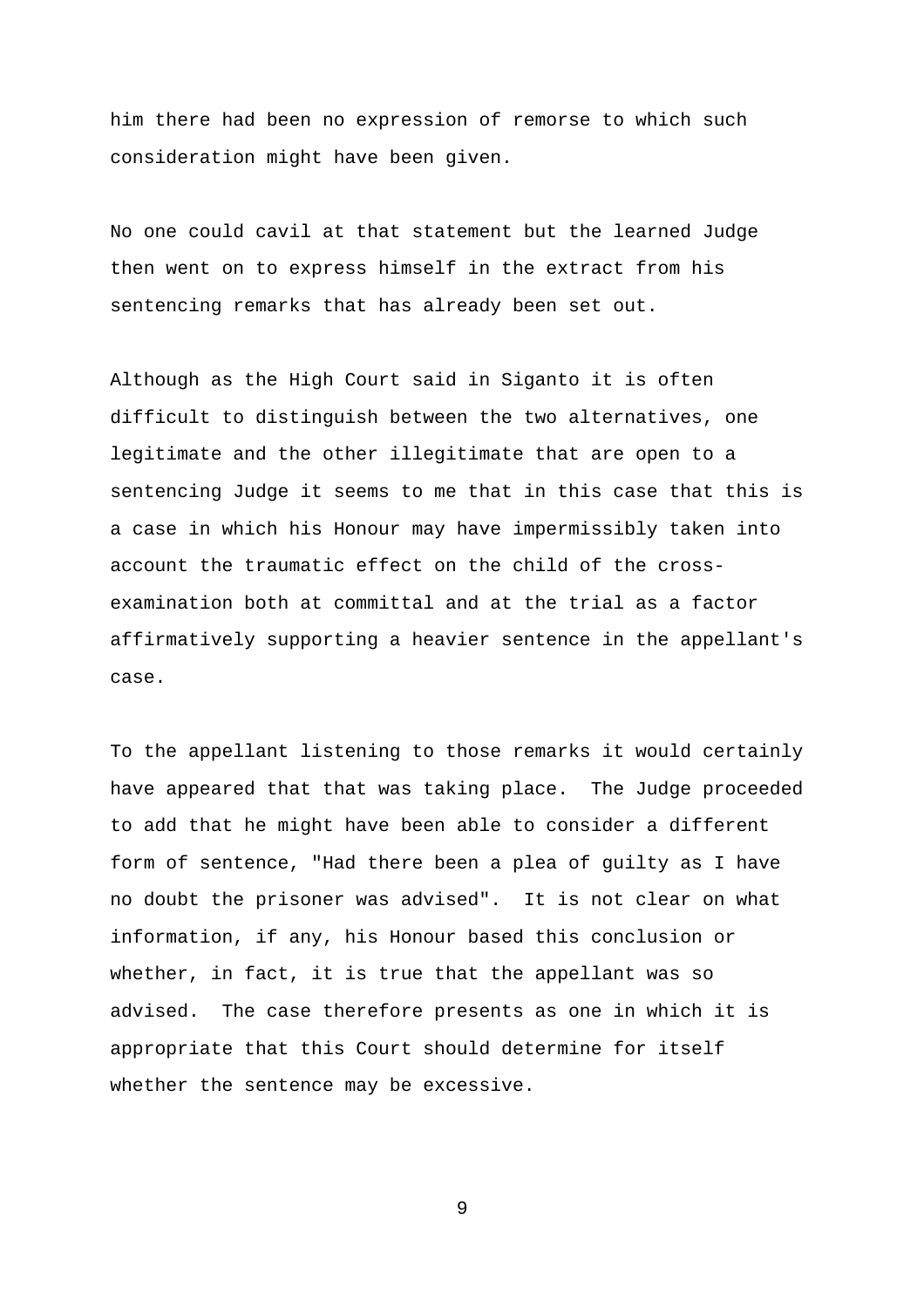In The Queen v Phuc Minh Pham (CA 435 of 1995) this Court approved a statement in an earlier appeal that "other than in exceptional circumstances those who indecently assault or otherwise deal with children should be sent to gaol." There a sentence of imprisonment was reduced from two years to 12 months in the case of a 24 year old offender with no prior criminal history who was convicted after a trial of a single count of indecent dealing. The victim was a girl aged under 12 who came to his fruit shop. He gave her some chocolates and a drink and pushed her into the back of the shop to which he returned after leaving temporarily to serve a customer.

The sentence as reduced to 12 months by the Court of Appeal is the same as that imposed by his Honour in the present case. The offending conduct was described in that case by counsel for the applicant as "a single isolated act not involving any touching of the girl's private parts although he pulled her pants down and not accompanied by any substantial force or threats or intimidation of any kind."

The comparison such as it is ends there, however, because the applicant's behaviour which was described in that case by the sentencing Judge as revolting was recounted in the Court's reasons as follows:

"He kissed her on the lips and cheek. He pulled her pants down, pulled his own jeans down to his ankles, showed her his penis, placed her hand on his penis, ejaculated, then hugged the complainant and told her that he loved her."

After the incident the complainant in that case became very insecure and somewhat withdrawn.